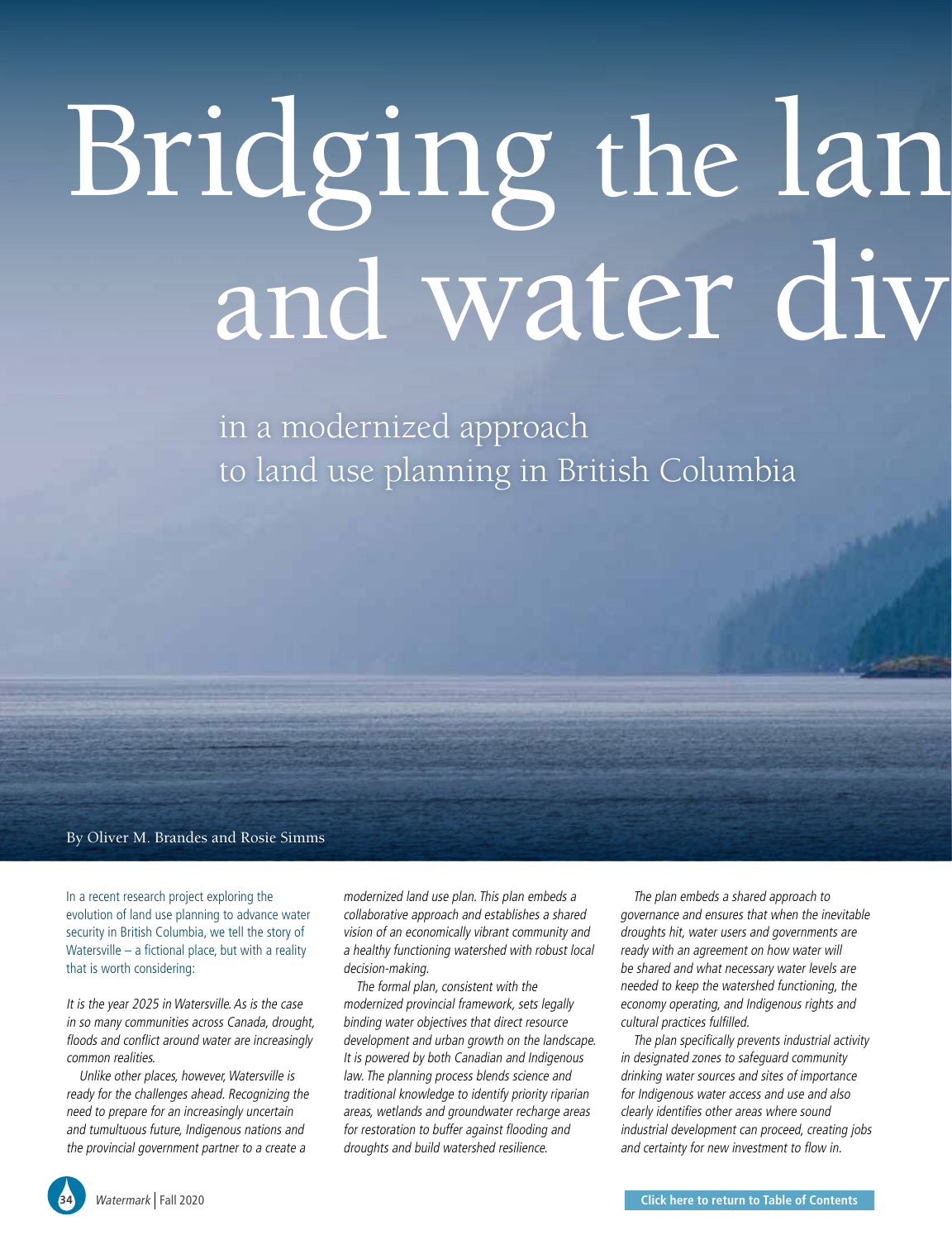# $\mathbf{d}$ ide

Most importantly, throughout this whole process, the provincial government and Indigenous nations are building trust and agree how to make decisions together.

In our story, Watersville residents are certainly still feeling the effects of climate change in everyday life. Water – not enough and sometimes too much – is still a front-of-mind concern. Yet with their modernized and enforceable plan, residents and businesses are feeling confident and optimistic about the future.

While this Watersville story describes a planning reality yet to be achieved in British Columbia – indeed anywhere in Canada – it is based on real

places and things already underway. The seeds to success of such an approach are evident in recent and emerging co-governed efforts across BC and include:

- attention to governance and United Nations Declaration on Rights of Indigenous People;
- ensuring plans have legal 'teeth' and consequence; and,
- prioritizing integration of land and water in planning and governance.

Our recent research program at the University of Victoria's POLIS Water Sustainability Project examines the past, present and future of land and water planning to illuminate ways to make a future like Watersville possible – based on insights from

the province's legacy of planning and emerging planning efforts from across the province.

## The ghosts of land use planning past

As many planners, researchers and resource managers know, British Columbia has a rich land use planning history. The experiences of the 1990s and early 2000s – Commission on Resources and Environment (CORE) and Land and Resource Management Planning (LRMP) – offer both successes to build on and pitfalls to avoid repeating.

In terms of successes: CORE and LRMP planning processes were guided by a provincewide planning framework that informed strategic direction and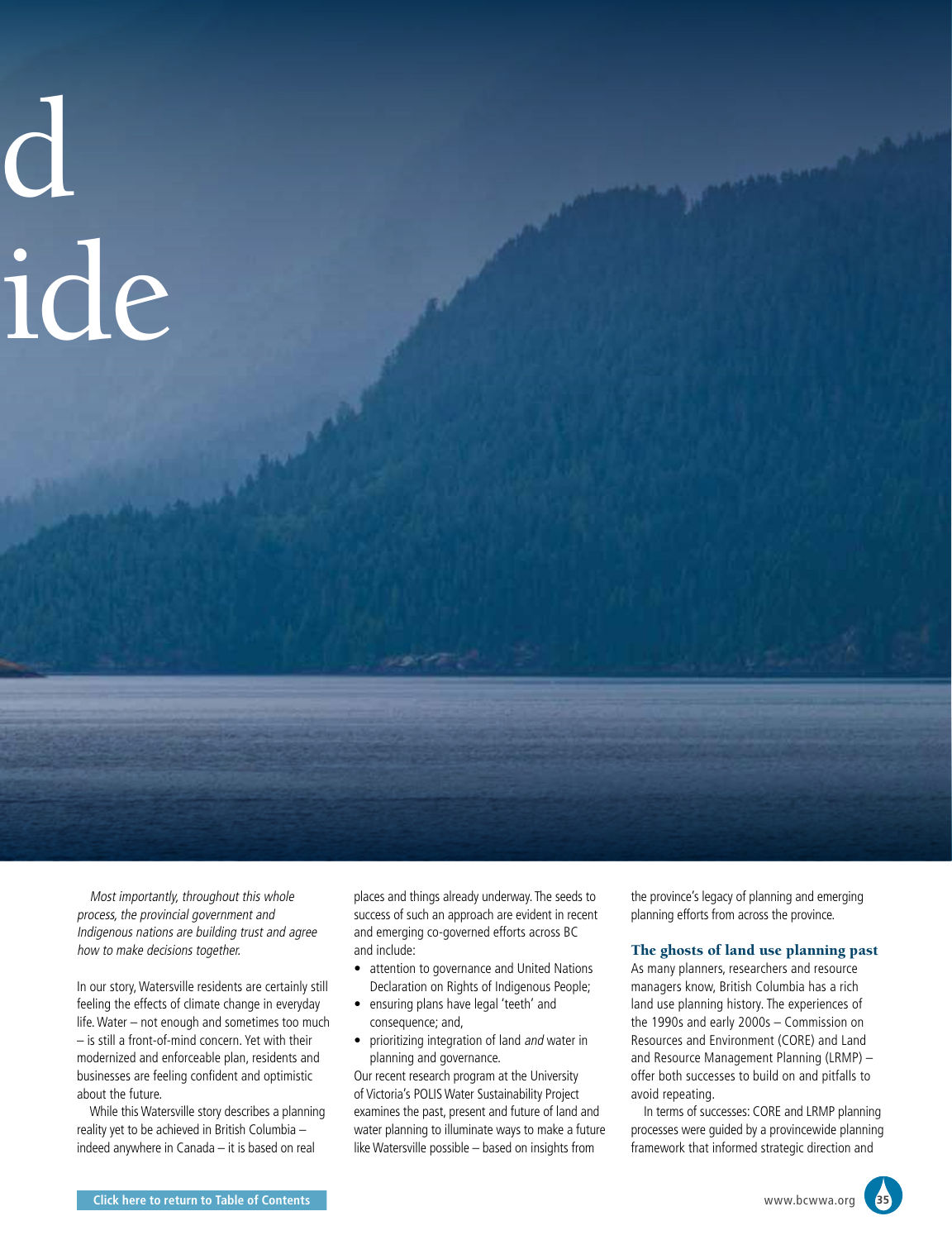

ensured replicability. They laid the groundwork for future collaborative resource planning efforts, setting in motion the evolution of relationships between Indigenous nations and the provincial

government and the possibility of governmentto-government agreements and co-led planning processes. The most ambitious of these earlier efforts – hailed as a global success story – covers the Great Bear Rainforest along the Central and North Coast and Haida Gwaii, where planning has created a new system of ecosystem-based forestry, carbon credits, and over \$100 million in community funding that has transformed the local economies for Indigenous nations in the region.

Past planning endeavours also had many limitations. In particular, past plans were designed to deal with single issues – generally forestry – while water and other community values and priorities were hardly considered, resulting in a fragmented and unsatisfactory land management approach. A significant limitation with these earlier plans was their 'static' nature and inability to stay up-to-date to address emerging concerns, such as climate change, shifting economic and social priorities. Another major flaw was the lack of clear mechanisms for implementation, which often meant plans had little practical effect on decision-making and activities on the land and in the water.

Critically, these past plans demonstrate that planning is not an end unto itself. You can plan and plan and plan, but without focus and resources on governance and implementation, plans risk being documents that sit on a dusty shelf without concrete outcomes or impact.

After the heydays of CORE and LRMP, the provincial government significantly retreated from the planning domain. In the past decade, land and water planning by the provincial government in British Columbia has been a relatively low priority. Planning capacity and expertise within government is much reduced. During this period, plans are generally being developed in response

# *Sales • Rentals • Parts • Repairs*



Prince George, BC V2N 1T3

**northlandswater.ca**

*Northlands Water & Sewer Supplies is an independent wholesale company with a staff that offers expertise in: PUMPS, DRAINAGE, WATERWORKS and INDUSTRIAL. In our over 25 years of operation we specialize in SERVICE and RELIABILITY .*

## **Water Works Material**

- Gravity and Pressure Pipe,
- (HDPE, Ductile Iron and PVC)
- Fittings (incl. Victaulic)
- Hard to find items

# **Sewer Products**

• PVC Sewer, PVC Drain, HDPE Storm/Sewer

# **Northern BC Dealer**

- FLYGT Submersible Pumps, Mixers and Accessories
- Authorized Full Service Pump Repair Depot Sales, Service, Rentals and Dewatering



- Restrainers for PVC & Ductile Iron
- Protective Coatings and Adhesives
- Fusion Machines Sales & Rentals
- 
- 

- 
- 

YGT

# **Nothing is too small or too large for us to find.**

# **Proudly Serving the North Since 1995**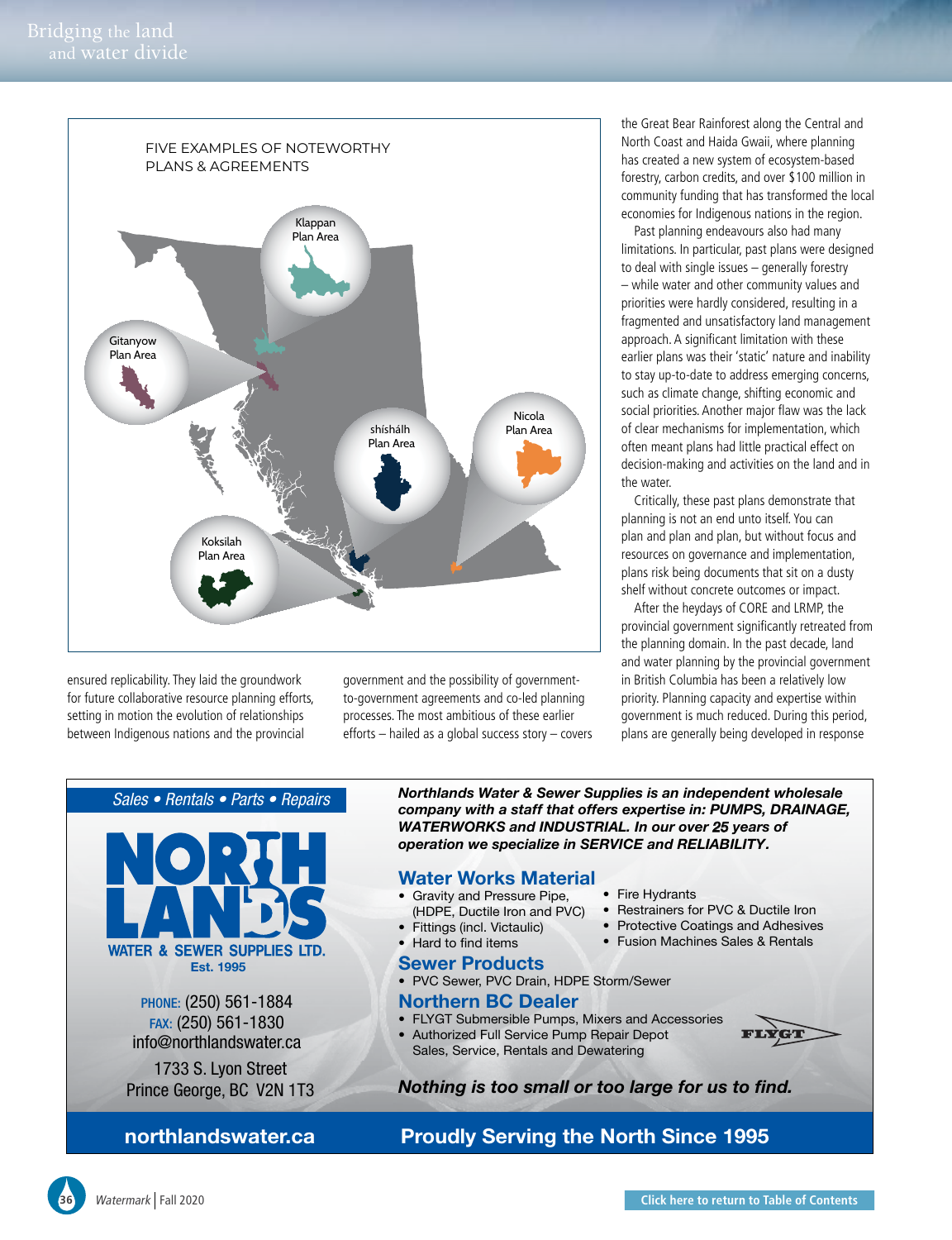to conflict and litigation by Indigenous nations. The plans are often transactional and sectorallydriven, with a heavy emphasis on forestry and, to some extent, mining.

Indigenous nations, communities and local governments are stepping up to fill the gaps – leading to many planning innovations. However, these plans face significant limitations in what they can achieve without sufficient provincial resources, priority, and ongoing engagement. Overall, this recent transactional approach to planning with limited resources has resulted in a patchwork of different types of plans that vary widely in scope, impact and effectiveness.

# The shifting land use and water planning present

We are now in the midst of a wave of innovation as a new generation of land and water plans emerges in British Columbia. These more modernized plans are tailored to address key priority issues: from climate change and water security, to reconciliation and rural economic development. While many examples are still very early in their development, they point to what is possible in an integrated, co-governed and adaptive planning regime.

In the interior of BC, the Nicola watershed is the site of an interesting evolution of this approach. A 2018 Memorandum of Understanding between the five Nicola Chiefs and the provincial government commits the parties to a governmentto-government partnership to develop and pilot a governance structure to sustainably manage water resources in the Nicola Watershed. The parties' shared vision embodies a deeper partnership that supports the implementation of UNDRIP, and draws on the strengths of their respective laws and governance systems. The Nicola example demonstrates a focus on building effective cogovernance structures and processes from the outset for watershed planning, decision-making and projects.

The Gitanyow Lax'yip Land Use Plan in the northern Skeena region was initially developed in 2012 in response to years of conflict and litigation over forestry practices. It is a highlyintegrated land and water plan. Ayookxw (Gitanyow law) is embedded and expressed throughout the Plan, which is enforced through both provincial laws (via legal management objectives) and Gitanyow Ayookxw. All current forestry plans and permits are now consistent with the plan, which took two years to achieve.

This plan is notable for many reasons – including that it is legally enforced through Indigenous and Crown law and embedded in a government-to-government agreement with an ongoing evolving governance relationship.

The Klappan Plan, signed between the provincial government and Tahltan Central Government in August 2019, covers the vital Sacred Headwaters of Skeena, Nass, and Stikine River – sites of longstanding conflict over proposed coal and methane developments. The Plan identifies distinct land zones with varying acceptable land uses in each zone. It prohibits industrial development in the Sacred Headwaters for a minimum of 20 years, while allowing for environmentally and culturally sound industrial activity in other specified areas.

The joint BC-Tahltan Klappan Decision-Making and Management Board is responsible for Plan implementation and monitoring. This Plan provides clear direction about what can and cannot happen on the landscape and how a partnership and co-governance approach can help deliver these results.

# A framework for an integrated land and water planning future

These on the ground examples – as outlined in a detailed report by the University of Victoria's POLIS Water Sustainability Project at the Centre for Global Studies (www.poliswaterproject.org/ polis-research-publication/towards-watershedsecurity) – demonstrate a series of 'design elements' that together constitute an integrated modernized land and water planning framework:

- 1. **Attention to governance, the United Nations Declaration on the Rights of Indigenous Peoples (UNDRIP) and capacity building.** Emphasis on governance from the outset and throughout the planning process will help identify key decision points; clarify roles, responsibility and accountability; enable better dispute resolution; and help meaningfully realize the principles of UNDRIP and free prior and informed consent.
- 2. **Planning in a phased and adaptive process.** Effective planning includes attention to visioning, risk assessment, decisions and adaptation – all of which help ensure that plans have the necessary support from and confidence of Indigenous and Crown government partners, industry and community; and that the plans are linked to actual decision-making for full impact.
- 3. **Considering water in all plans and making water protection the planning priority in high-risk watersheds.**